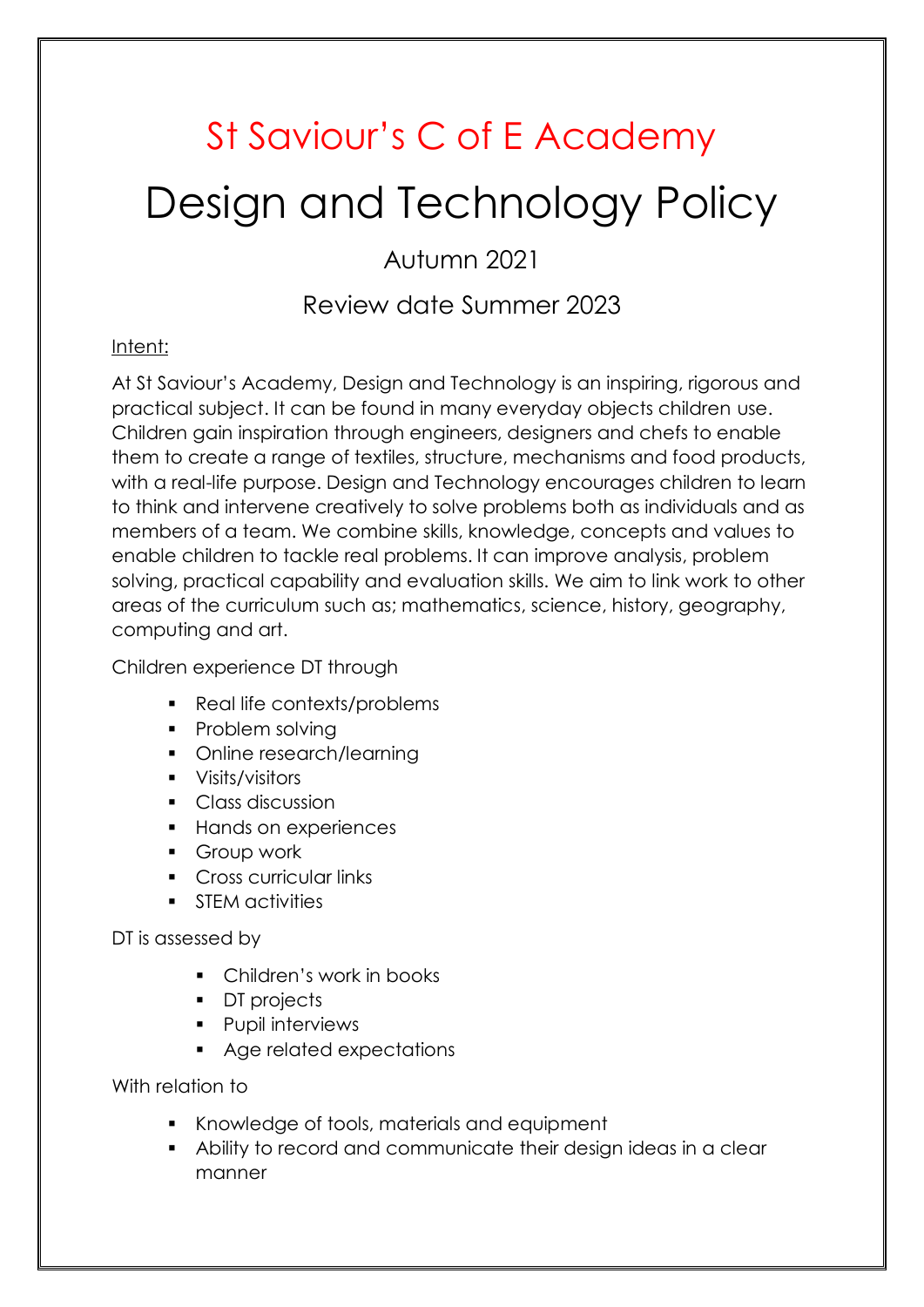- Ability to explain what they have created and how
- Ability to use tools and materials safely and effectively
- Ability to evaluate their work and the work of others

#### Aims:

In teaching D&T, we aim to help pupils:

- Develop their design and making skills
- Develop their knowledge and understanding of design and technology
- Use a wide range of tools and materials
- Learn about working safely and the use of protective measures
- Work individually and collaborate with other pupils in a variety of contexts
- **Develop the capability to create products of a high standard though** skills and understanding
- Evaluate products, made by themsleves, their peer groups and companies
- Explore the man-made world and encourage discussion of how we live and work within it
- Develop an interest in and understanding of technological processes and the role of manufacturing in society
- Learn the principles of nutrition, healthy eating and how to cook

### Teaching and Learning:

Design and Technology is taught in each year group based on the 2014 National Curriculum objectives. D&T lessons support the development of purposeful and functional products for the children and others. Differentiated activities or teacher/TA support is planned to ensure all children make progress for the process of designing, making and evaluating products using technical knowledge. All lessons should be purposeful and inject a sense of excitement and anticipation as to what the children may be investigating next. All lessons should be focused around the objectives of the National curriculum. Where possible- links to real life should be made. Opportunities for cross curricular learning and STEM activities are encouraged and for children to learn through discovery and play.

### Resources and equipment:

Materials and equipment are centrally stored to ensure that all pupils have access to the necessary resources.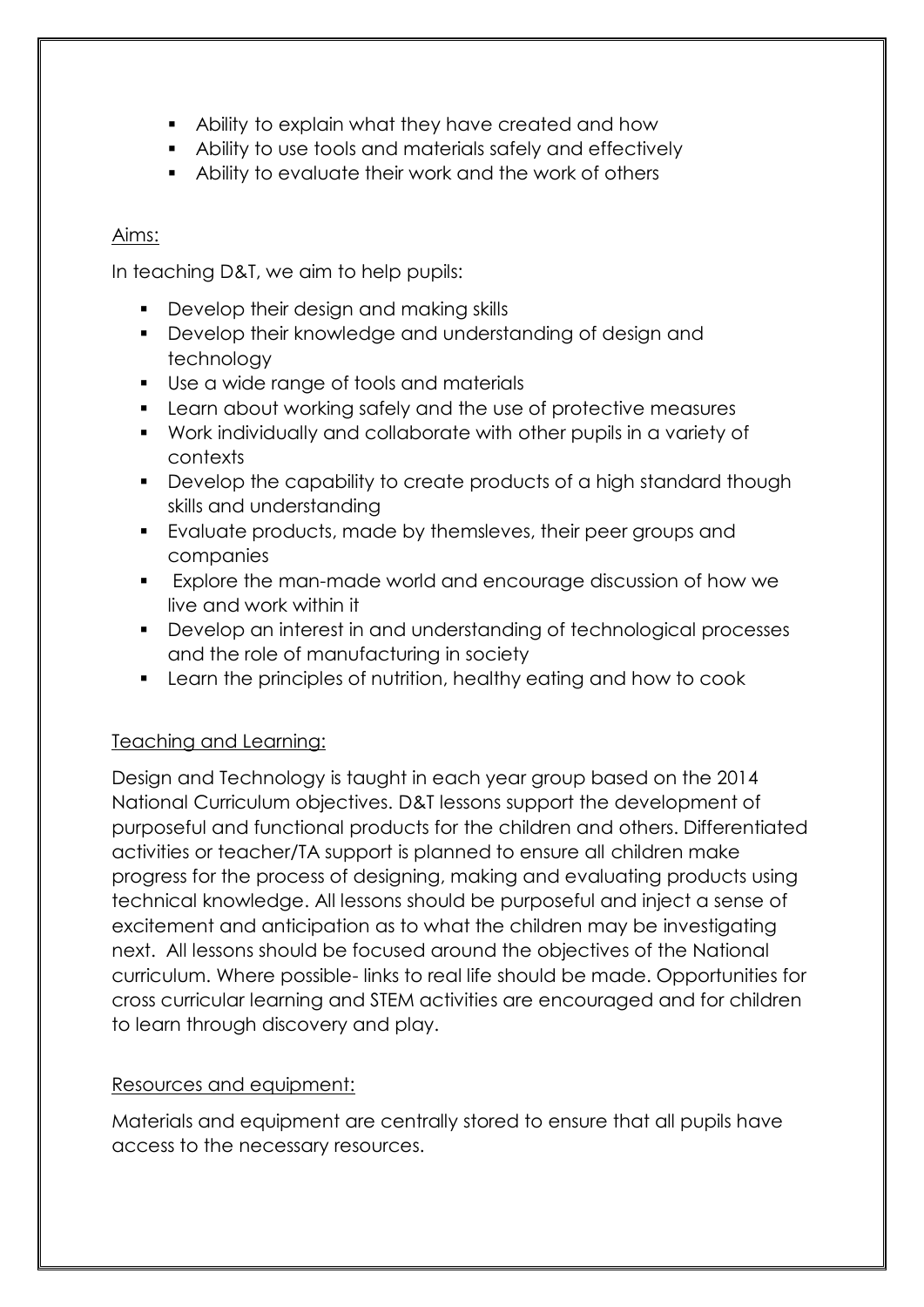Pupils may occasionally be asked to bring in materials from home if they can, however, to allow all pupils the same opportunities these items will be provided for pupils who are unable to do this, wherever possible.

At the end of the school year, in preparation for the new year, the subjerct leader will assess the D&T equipment to ensure that there is sufficient equipment for pupils.

### Health and Safety:

In order to ensure the best learning experience, pupils are allowed to access a range of materials in D&T sessions. However, health and safety concerns are a priority.

- Personal Protective Equipment (PPE) (gloves, eye protection) is available for relevant activities.
- The risk of each task is assessed by the classroom teacher and subject leader before lessons.
- **Pupils are supervised at all times during D&T lessons.**
- All tools, such as glue guns, are checked before use, by the class teacher. It is the duty of staff to recognise and assess potential hazards and the risks ascociated with working with food and other materialsespecially relating to intolerances or allergies.
- All pupils are taught how to use equipment properly by the class teacher before use.
- **Pupils are only allowed the use of a lower termperature glue gun,** under 1:1 supervision – staff use this equipment at all other times.
- Perishable food is stored sensibly and refridgerated if necessary. Staff are responsible for checking sell by and use by dates.
- If any food preparation is completed in classrooms, all surfaces to be cleaned before and after use.
- Parent helpers must be supervised when food preparation takes place with groups of children.
- Staff are responble for checking that all cupboards, table tops and work areas are clean and in working order.

### Monitoring and Review

This policy will need to be read in conjunction with the following school policies

- **F** Teaching and learning policy
- **Marking Policy**
- **SEN policy**
- **Equal opportunities policy**
- Health and Safety policy